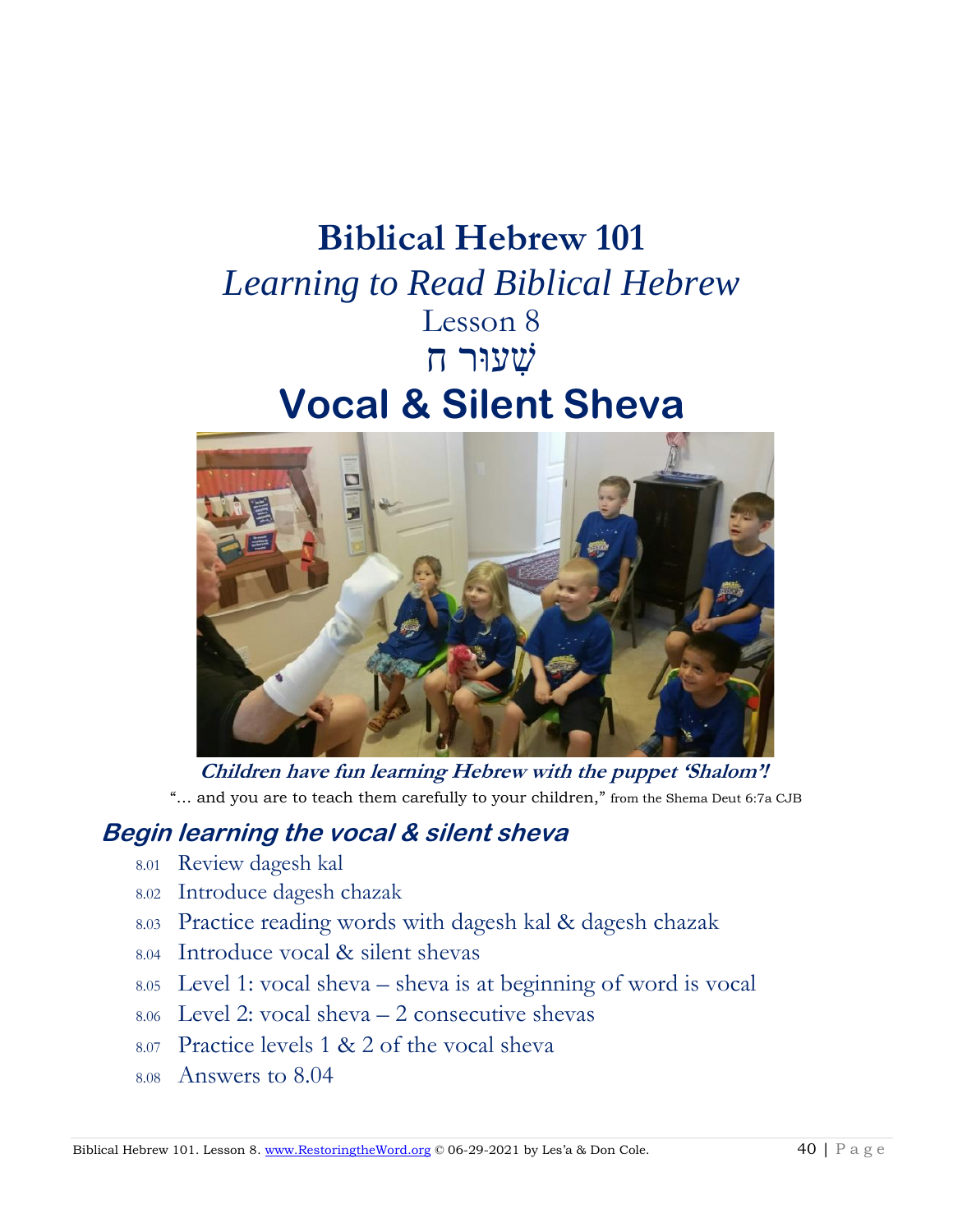# **8.01 Review dagesh kal – dagesh means emphasis.**

- 1. **Dagesh kal** (לַּק שֵּׁג ד (**is also called dagesh lene (or a weak dagesh)**
	- Dagesh kal changes the sound of the consonant. This dagesh is only found in the 6-letter acronym BeGeD KeFeT: בָּגֶד כֵּפֶת However, for this class we're only concerned with these 3 letters and their changes from ב to  $\mathfrak{D}$ ; from  $\mathfrak{D}$  to  $\mathfrak{D}$ ; from  $\mathfrak{D}$  to  $\mathfrak{D}$ .
	- Dagesh kal never follows a vowel.
	- Dagesh kal is either 1st letter of a word or opens a syllable.

### **8.02 Introduce dagesh chazak**

#### **1. Dagesh chazak** (דְּגָשׁׁ דָּוָק) is also called dagesh forte (or dagesh strong) IMPORTANT: A dagesh chazak is immediately preceded by a vowel.

- This dagesh doubles the consonant in which it stands.
- In appearance, this dagesh is identical to dagesh kal.
- A dagesh chazak may appear in any consonant except the 5 gutturals (aleph:  $\aleph$ , hey:  $\overline{\eta}$ , chet:
	- ח, ayin: ע, & sometimes resh: ר(. Diphthongs are also long. (7.02 covers diphthongs)

Example: אַת<sup>ּ +</sup>תָה = אַתַּה (aht-tah).

#### **8.03 Practice reading words with dagesh kal & dagesh chazak**  $\it{rtice}$  reading words with dagesh kal & dage

| Practice recognizing dagesh kal & dagesh chazak |                                                                     |                                                                                                                                                          |  |  |
|-------------------------------------------------|---------------------------------------------------------------------|----------------------------------------------------------------------------------------------------------------------------------------------------------|--|--|
| * Note: the rule for each dagesh is named below |                                                                     |                                                                                                                                                          |  |  |
| <b>Hebrew</b>                                   | <b>Translation</b>                                                  | <b>Transliteration</b><br>(please try to read before looking at transliteration)<br>Syllable that is accented is shown below with yellow bold highlight. |  |  |
|                                                 |                                                                     | dahb- <b>behr</b>                                                                                                                                        |  |  |
| <u>דַבֵּר</u>                                   | he spoke (Lev 25:2)                                                 | * Dagesh Kal (dalet is part of הֲבֶד כֶּפֶת                                                                                                              |  |  |
|                                                 |                                                                     | & Dagesh Chazak (bet is doubled because it follows a vowel.)                                                                                             |  |  |
|                                                 | in the wilderness or desert (Dt 1:1)                                | bahm-meed- <mark>bahr</mark>                                                                                                                             |  |  |
| בַּמִּדְבָּר                                    |                                                                     | * Dagesh Kal (bet is part of הֲבֶלָךְ בַּ                                                                                                                |  |  |
|                                                 |                                                                     | & Dagesh Chazak (mem is doubled because it follows a vowel.)                                                                                             |  |  |
|                                                 |                                                                     | * Dagesh Kal (bet opens a syllable & is part of הֲבֶד כָּםָת                                                                                             |  |  |
| הַמַּיִם                                        | the water (Gen 1:2)                                                 | hahm- <mark>may</mark> -yeem                                                                                                                             |  |  |
|                                                 |                                                                     | * Dagesh Chazak (mem is doubled because it follows a vowel.)                                                                                             |  |  |
| לִמַטֵּה                                        | of every tribe (Num 13:2)                                           | leh-maht- <mark>teh</mark><br>* Dagesh Chazak (tet is doubled because it follows a vowel.)                                                               |  |  |
|                                                 | Haggadah (booklet that tells the story<br>of the exodus from Egypt) | hahg-gah-dah                                                                                                                                             |  |  |
| הַגְּדָה                                        |                                                                     | * Dagesh Chazak (gimmel is doubled because it follows a vowel.)                                                                                          |  |  |
| הַשָּׁמַיִם                                     | the heavens (Gen 1:1)                                               | hahsh-shah-may-yeem                                                                                                                                      |  |  |
|                                                 |                                                                     | * Dagesh Chazak (sheen is doubled because it follows a vowel.)                                                                                           |  |  |
| ויַבְדֵל                                        | and he divided (Gen 1:7)                                            | vay-yahv-dehl                                                                                                                                            |  |  |
|                                                 |                                                                     | * Dagesh Kal (dalet is part of תְּבֵל בְּ                                                                                                                |  |  |
| יַמִּים                                         | seas (Gen 1:10)                                                     | yahm-m <mark>ee</mark> m                                                                                                                                 |  |  |
|                                                 |                                                                     | * Dagesh Chazak (mem is doubled because it follows a vowel.)                                                                                             |  |  |
|                                                 | And to divide (Gen 1:18)                                            | oo-lah-hahv-deel                                                                                                                                         |  |  |
|                                                 |                                                                     | * Dagesh Kal (dalet is part of בְּגֵד בֶפָת                                                                                                              |  |  |

Biblical Hebrew 101. Lesson 8. [www.RestoringtheWord.org](http://www.restoringtheword.org/) © 06-29-2021 by Les'a & Don Cole. 41 | P a g e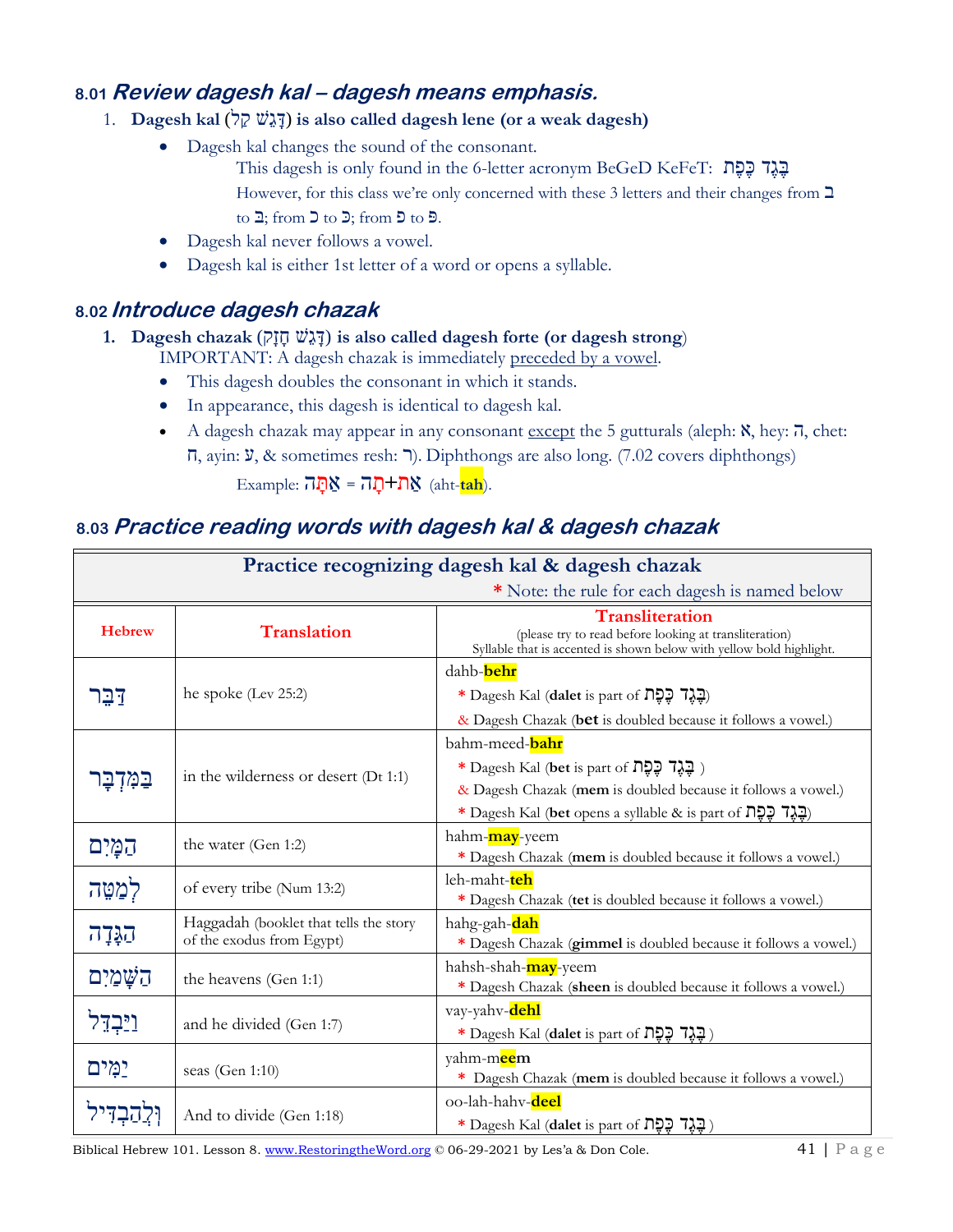# **8.04 Introduce vocal & silent shevas**

The sheva can be either vocal or it can be silent. The vocal sheva is pronounced with a very quick and almost indistinguishable "eh" sound.

There are various rules which determine whether the sheva is vocal ("eh") or silent which we will discuss in this lesson.

# **8.05 Level 1: vocal sheva – when sheva is at the beginning of a word**

| When the sheva is <u>under the first letter of a word it is vocal</u> . It is a sheva na $(\nabla \xi)(\nabla \xi)$ .<br>This sheva generally has a quick and an almost indistinguishable sound: "eh". |                                               |                                                                                                                                                                               |  |
|--------------------------------------------------------------------------------------------------------------------------------------------------------------------------------------------------------|-----------------------------------------------|-------------------------------------------------------------------------------------------------------------------------------------------------------------------------------|--|
| Word                                                                                                                                                                                                   | <b>Meaning</b>                                | <b>Transliteration</b><br>Explanation:<br>1. The small "eh" signifies the quick & almost<br>indistinguishable "eh" sound.<br>2. The bolded, highlighted syllable is accented. |  |
| שמע                                                                                                                                                                                                    | Shema                                         | sheh- <b>mah</b> (commonly pronounced: sh'mah)                                                                                                                                |  |
| אַנָא $\psi$                                                                                                                                                                                           | sheva: one of the vowels in Hebrew            | sheh- <b>vah</b> (commonly pronounced: sh'vah)                                                                                                                                |  |
| בראשית                                                                                                                                                                                                 | Genesis (literally: in the head or beginning) | beh-reh-sheet (note: the "eh" in the 1 <sup>st</sup><br>syllable is very quick and written with a small<br>font. (commonly pronounced: b'reh-sheet)                           |  |

#### **8.06 Level 2: vocal sheva – when 2 shevas are consecutive (in other words, are in a row)**

| When 2 Shevas are consecutive, <u>the 1st is silent</u> (שְׁנָא נָט) & 2nd is vocal (שְׁנָא נָט).<br>The first of two consecutive shevas closes the syllable. The first sheva is silent ( $\overrightarrow{np}$ )<br>2. The second of 2 consecutives shevas is vocal (שָׁנָא נָע) and has a quick "eh" sound. |                                                                                                                                                                                                                                                                                |                                 |  |  |
|---------------------------------------------------------------------------------------------------------------------------------------------------------------------------------------------------------------------------------------------------------------------------------------------------------------|--------------------------------------------------------------------------------------------------------------------------------------------------------------------------------------------------------------------------------------------------------------------------------|---------------------------------|--|--|
| Word                                                                                                                                                                                                                                                                                                          | <b>Meaning</b>                                                                                                                                                                                                                                                                 | <b>Transliteration</b>          |  |  |
|                                                                                                                                                                                                                                                                                                               | they (3 <sup>rd</sup> person, masculine, plural) will<br>swarm, teem, or bring forth abundantly<br>(Gen 1:20)                                                                                                                                                                  | yeesh-reh-tsoo                  |  |  |
|                                                                                                                                                                                                                                                                                                               | and he (3 <sup>rd</sup> person, masculine, singular) will<br>guard or keep you. (From the Aaronic<br>Blessing)<br>NOTE: The 1 is a vocal sheva $(\mathfrak{Y} \mathfrak{Z} \mathfrak{X} \mathfrak{Y} \mathfrak{Y})$ &<br>does not count as one of the 2 consecutives<br>shevas | veh-yeesh-meh- <b>reh</b> -chah |  |  |
|                                                                                                                                                                                                                                                                                                               | they will guard or keep                                                                                                                                                                                                                                                        | yeesh-meh-roo                   |  |  |

#### **Grammar-made-simple: Levels 1 & 2 of the vocal sheva:**

- 1. Level 1: If the sheva is under the  $1<sup>st</sup>$  letter of the word, it is vocal.
- 2. Level 2: If there are 2 shevas in a row (consecutive), the 1<sup>st</sup> is silent (it closes the syllable) & the  $2<sup>nd</sup>$  is vocal (& it opens the syllable).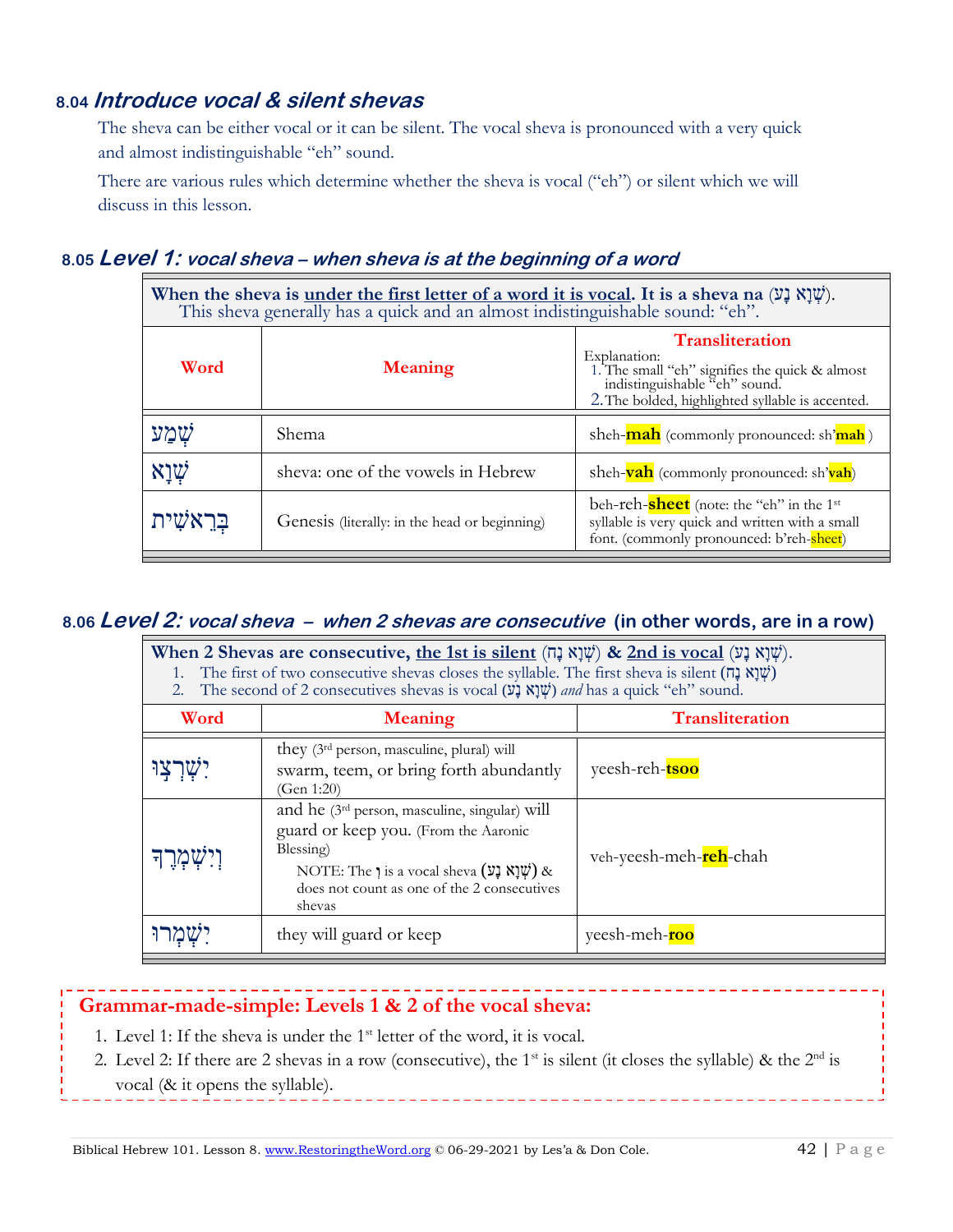# **8.07 Practice levels 1 & 2 of the sheva**

When the sheva that is under the first letter of a word sheva, it is vocal & is called a sheva na (ע נ א ו שׁ(. This sheva generally has a quick and an almost indistinguishable sound: "eh".

#### **When 2 Shevas are consecutive (in a row), the 1st is silent** (עָנָא נָט) & 2nd is vocal (שְׁנָא נָט).

| Word         | <b>Meaning</b>                                                                                                                 | <b>Transliteration</b>                                                                                                | Name Level of sheva & why<br>(Answers are on 8.09) |
|--------------|--------------------------------------------------------------------------------------------------------------------------------|-----------------------------------------------------------------------------------------------------------------------|----------------------------------------------------|
| יִשְׁרְצִוּ  | they (3 <sup>rd</sup> person, masculine,<br>plural) swarm, teem, or bring<br>forth abundantly (Gen 1:20)                       | yeesh-reh-tsoo                                                                                                        | Level 2: 2 shevas in a row                         |
| שְׁמַע       | Shema                                                                                                                          | sheh- <b>mah</b> (commonly pronounced:<br>sh'mah)                                                                     |                                                    |
| ּבְנֵי       | sons of                                                                                                                        | beh-nay (commonly pronounced:<br>b'nay)                                                                               |                                                    |
| יִשְׁמְרוּ   | they will guard or keep                                                                                                        | yeesh-meh-roo                                                                                                         |                                                    |
| שְׁוָא       | sheva (one of the vowels in<br>Hebrew)                                                                                         | sheh- <b>vah</b> (commonly pronounced:<br>sh'vah)                                                                     |                                                    |
| קלֹטֵים      | holy (verb, masculine plural)                                                                                                  | keh-do-sheem (commonly<br>pronounced: k'do- <b>sheem</b> )                                                            |                                                    |
| ַבְּרֵאשִׁית | Genesis (literally: in the<br>head or beginning)                                                                               | beh-reh-sheet (note: the "eh" in the<br>1 <sup>st</sup> syllable is very quick and written<br>here with a small font) |                                                    |
| וְיִשְׁמְרֶך | and you (2 <sup>nd</sup> person,<br>masculine, singular) will<br>guard or keep.<br>(From the Aaronic Blessing,<br>Nu 6:24-26.) | veh-yeesh-meh- <b>reh</b> -chah                                                                                       |                                                    |
| ראוּבֵן      | Reuben (Ex 1:2)                                                                                                                | reh-oo-vehn                                                                                                           |                                                    |
| וְאַהֲר      | and Aaron (Ex 5:1)                                                                                                             | veh-ah-hah-ron                                                                                                        |                                                    |
|              | your soul (Is $55:2$ )                                                                                                         | nahf-sheh-chehm                                                                                                       |                                                    |

"By studying Hebrew, we are able to get the treasures out the Word," DH